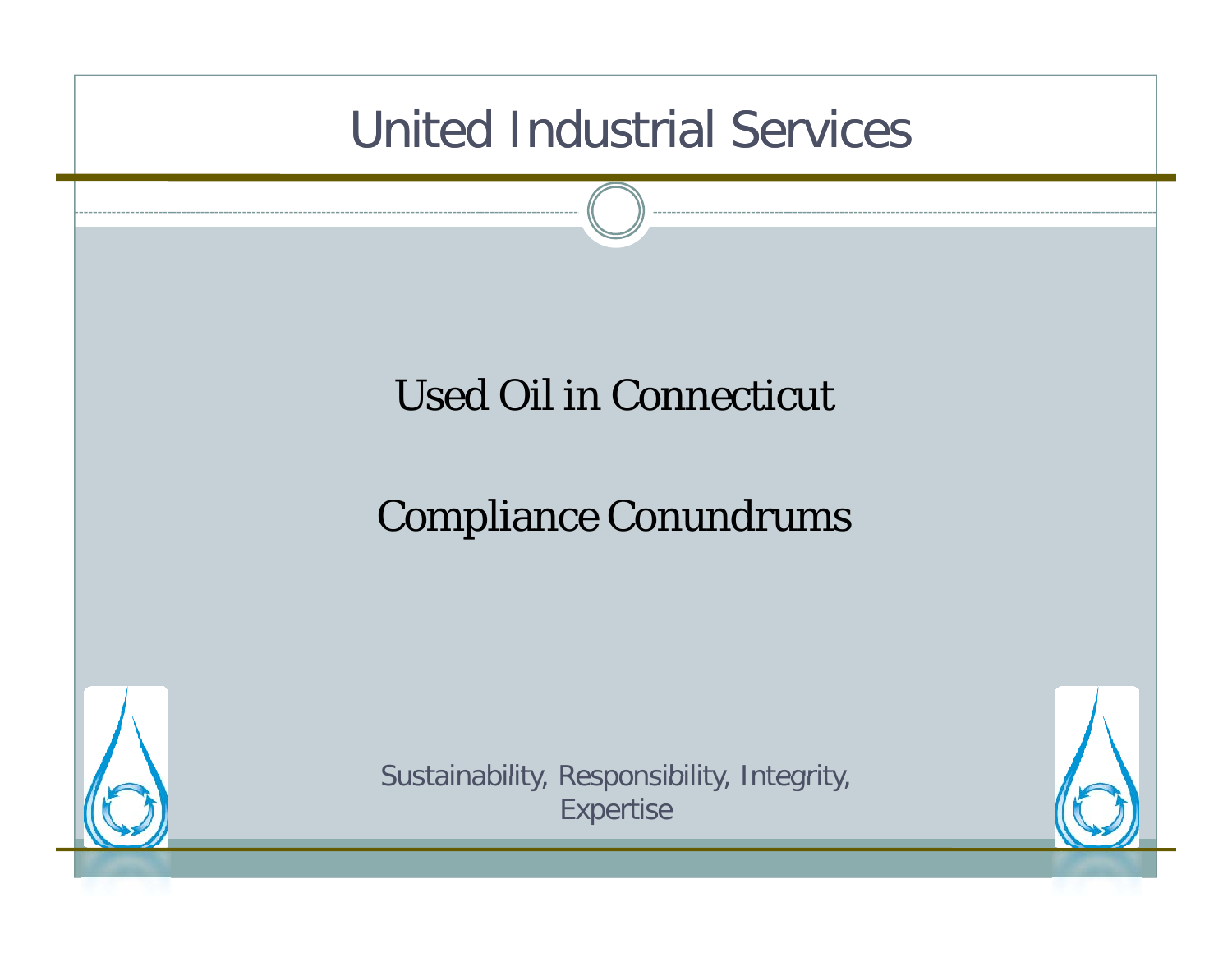Different Regulatory and Statutory Categories

- Used Oil
- Waste Oil
- Unused, Off-Specification Petroleum Products



Sustainability, Responsibility, Integrity,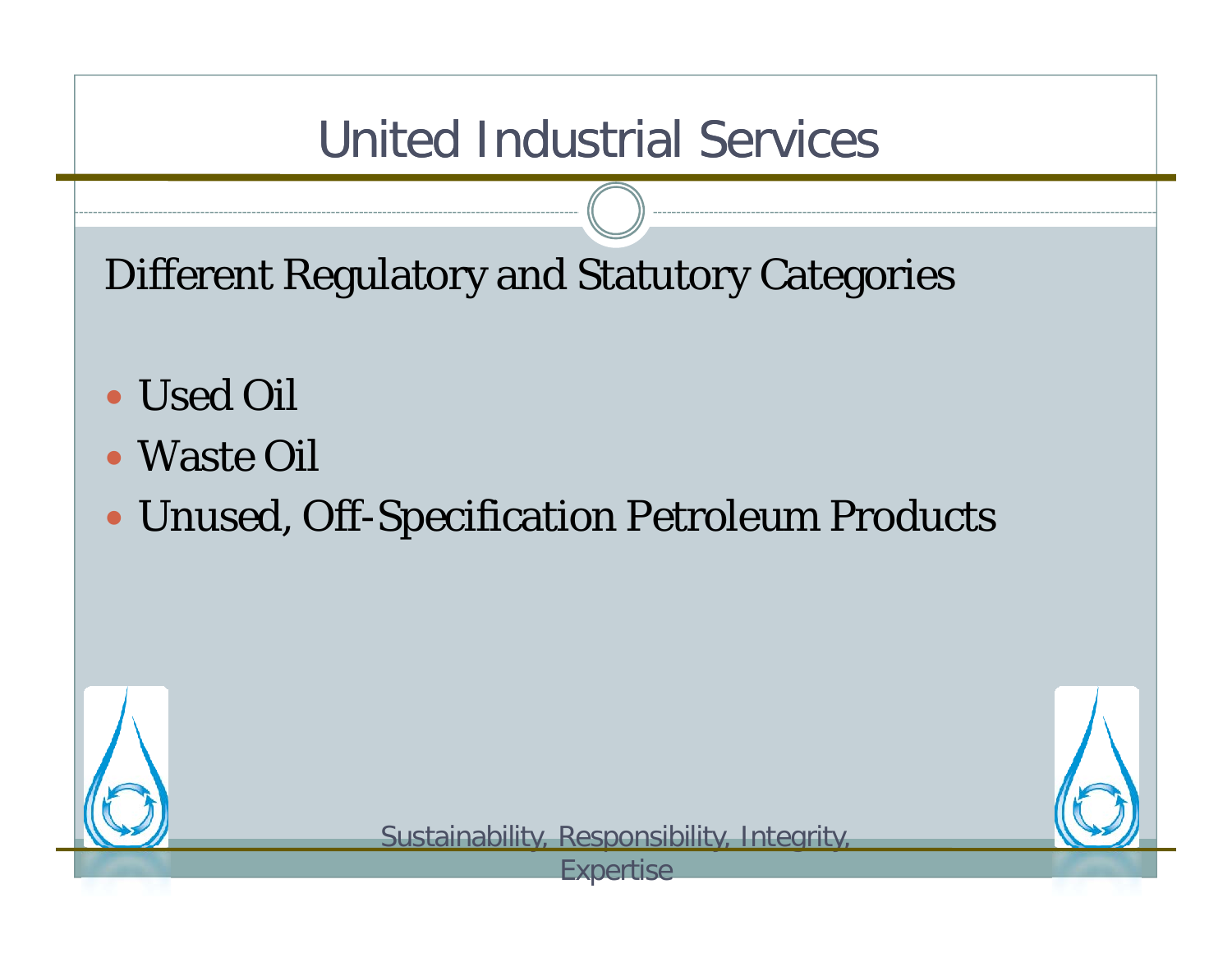Used Oil

- y Federal Rule promulgated September 1992 at 40 CFR Part 279.
- Replaced 40 CFR Part 266 Subpart E
- Adopted by CT in 2001 at RCSA 22a-449(c)-119

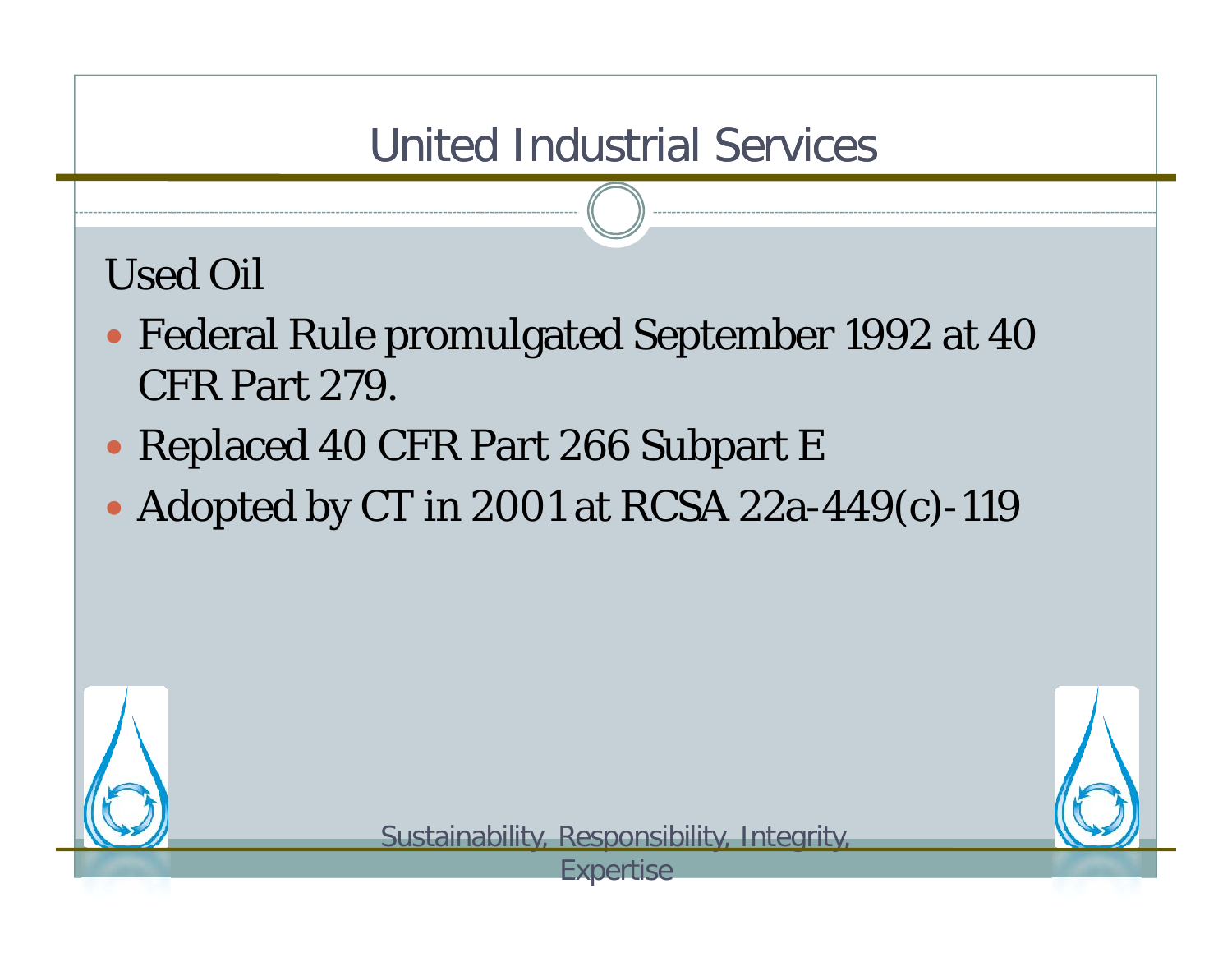Part 279 provided the first set of regulations that covered the whole used oil universe.

Regulates generators, aggregation points, transporters, re-refiners/processors, burners and marketers



Sustainability, Responsibility, Integrity,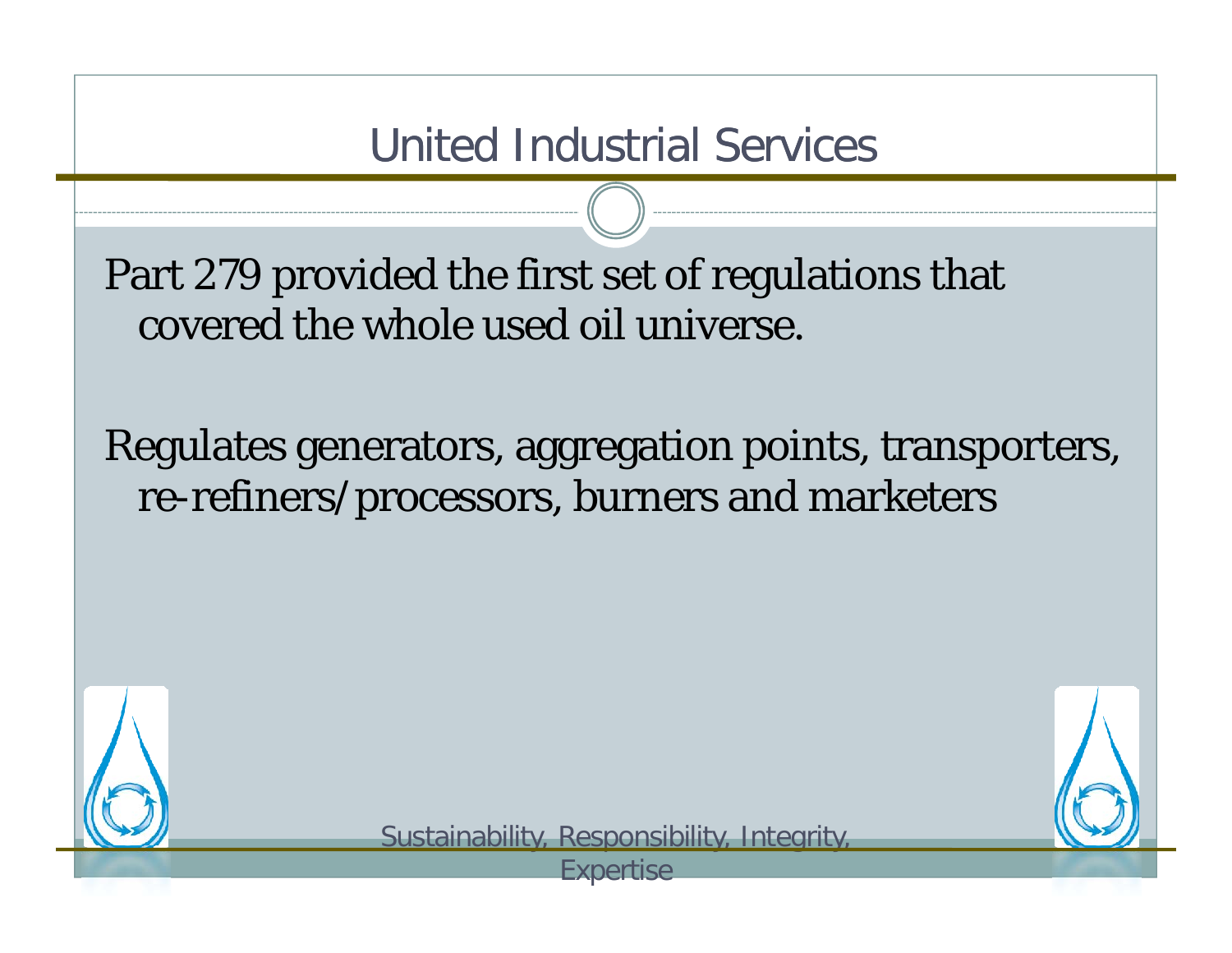Part 279 also does a better job defining used oil and used oil related materials than the previous requirements.

The regulatory language also provides for when oil is not used oil.



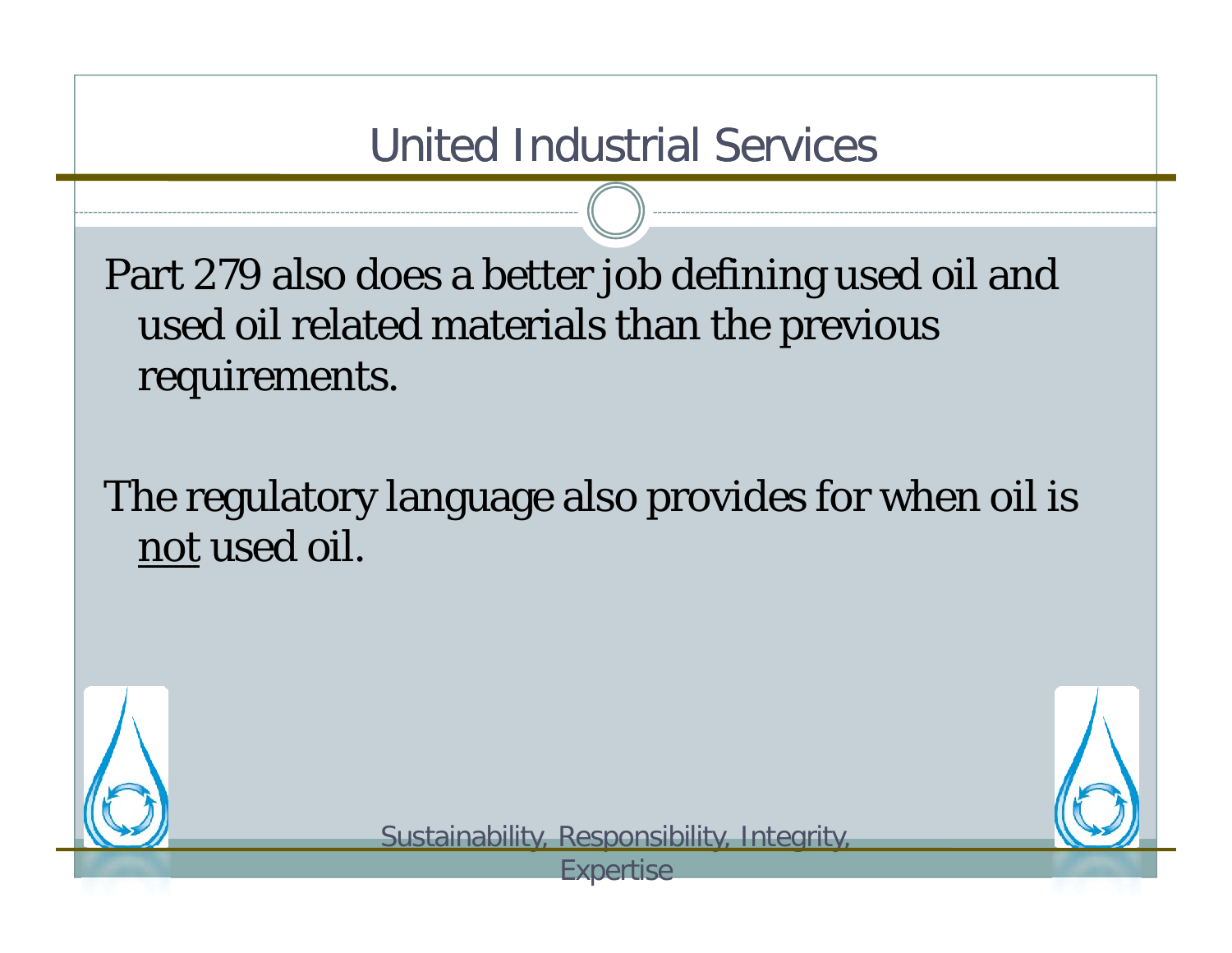Mixtures with Hazardous Waste

- Listed Waste
- Characteristic Waste
- Waste from Conditionally Exempt SQGs



Sustainability, Responsibility, Integrity,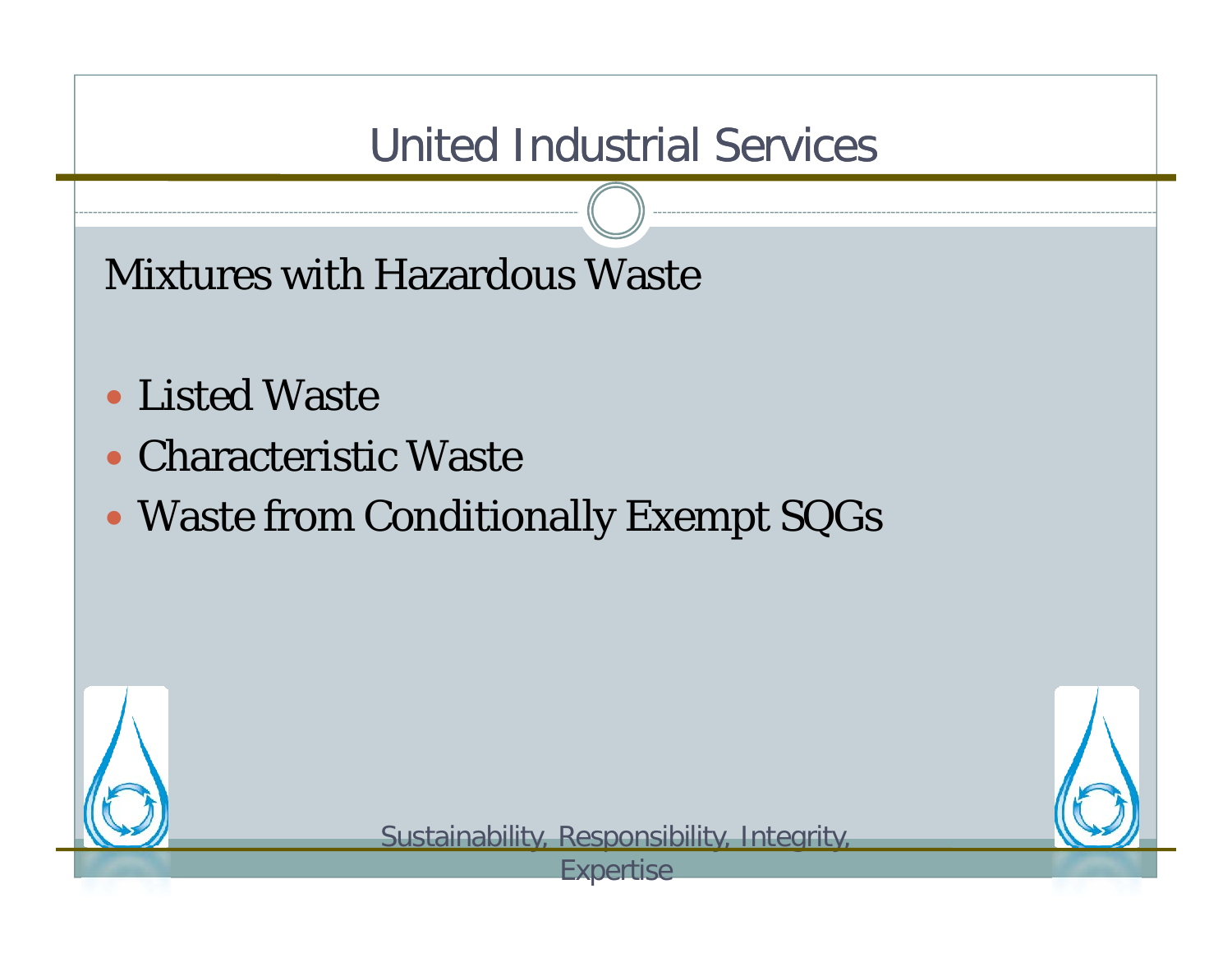Mixtures with Characteristic Hazardous Waste

If the mixture exhibits a characteristic of hazardous waste, than it is managed as a hazardous waste.

Example 1: Used oil has benzene, hazardous waste has lead, and the mixture exhibits the toxicity characteristic for lead. The mixture is hazardous waste.



Sustainability, Responsibility, Integrity,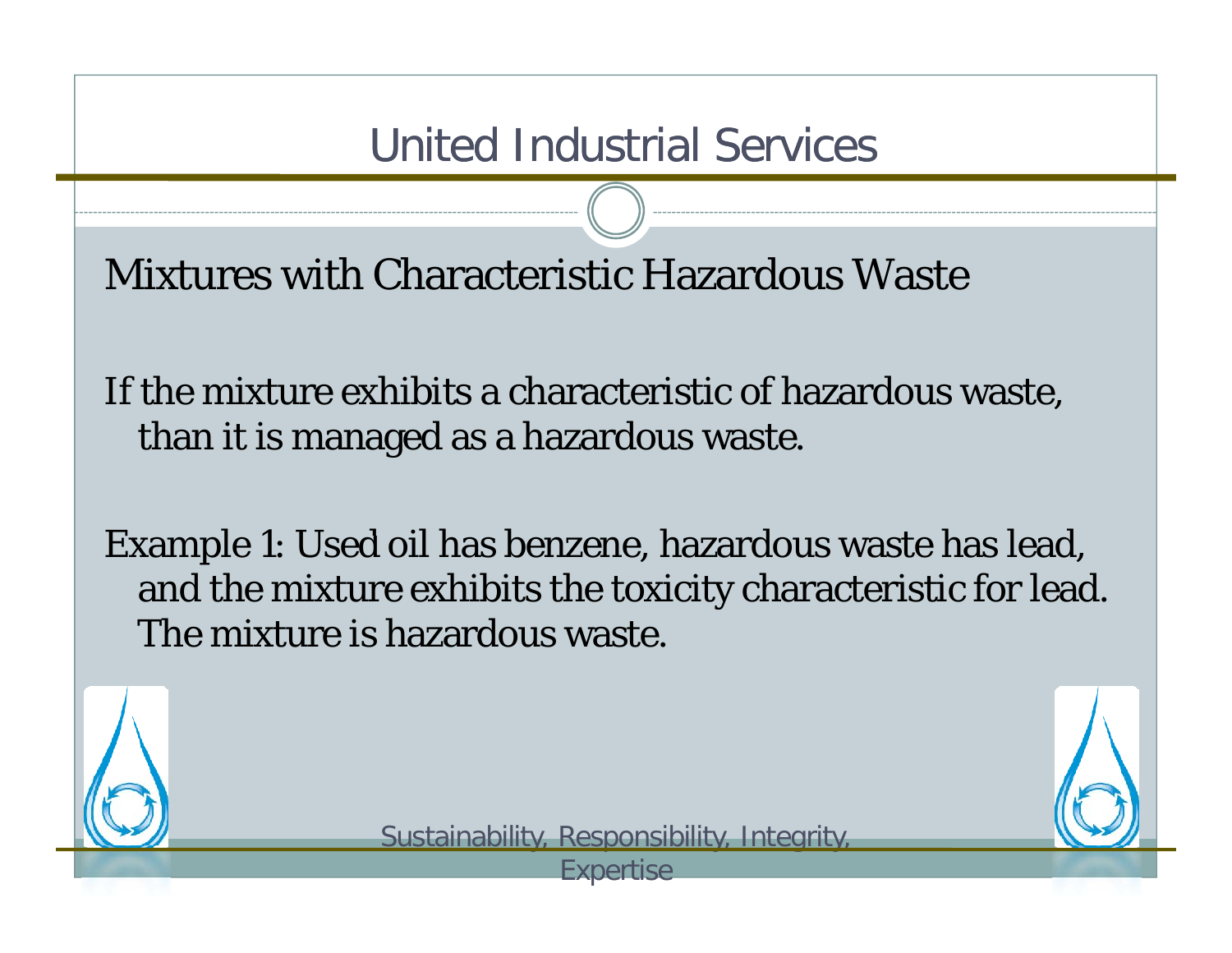Example 2: Used oil has benzene, hazardous waste has lead, and the mixture exhibits the toxicity characteristic for benzene. The mixture is hazardous waste.

Example 3: Used oil has benzene, hazardous waste has lead, and the mixture exhibits no characteristic of hazardous waste. The mixture is used oil.



Sustainability, Responsibility, Integrity,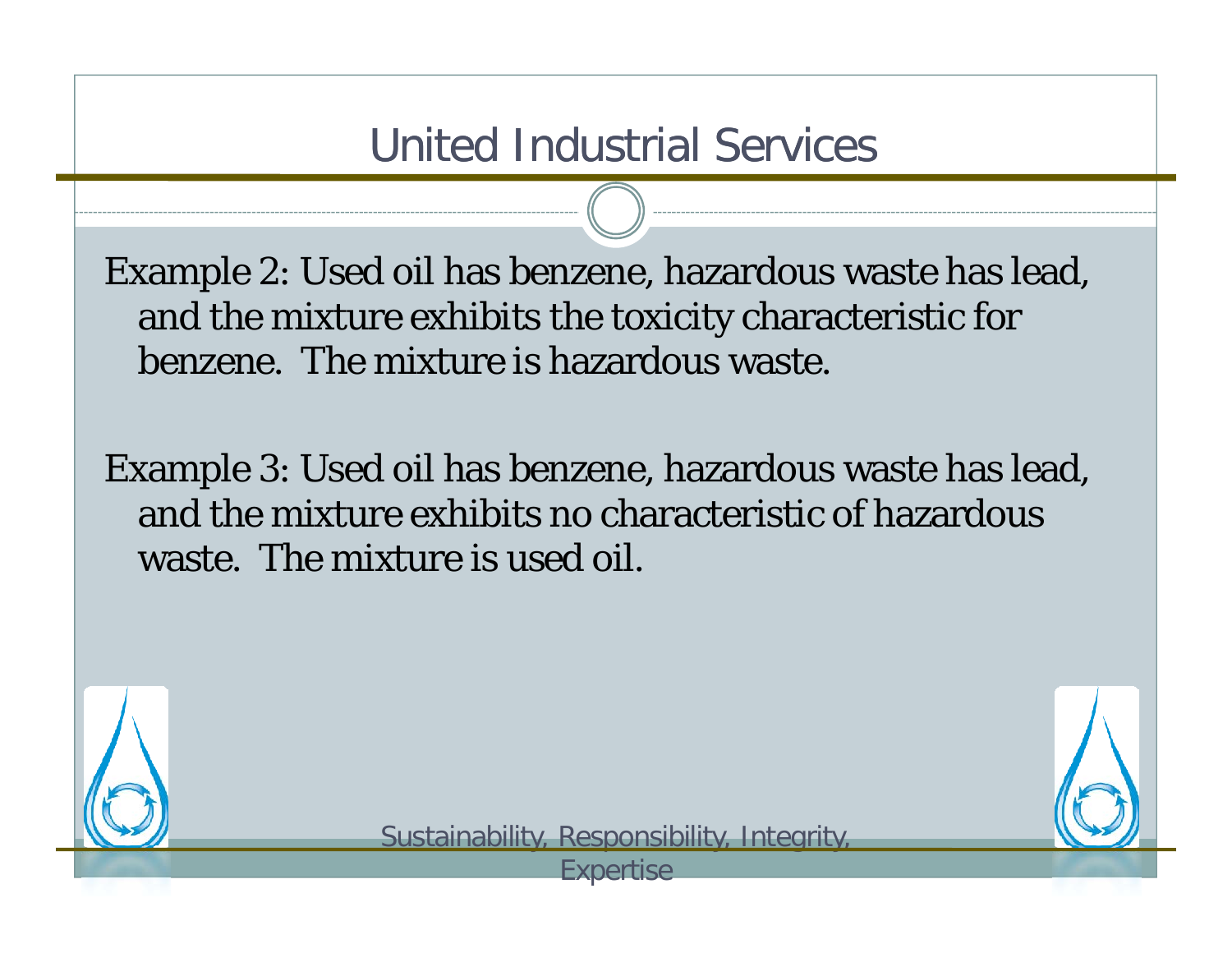Mixture of "I gnitable-onl y" hazardous waste and used oil

# The mixture is hazardous waste only if it still exhibits the ignitability characteristic.





Sustainability, Responsibility, Integrity,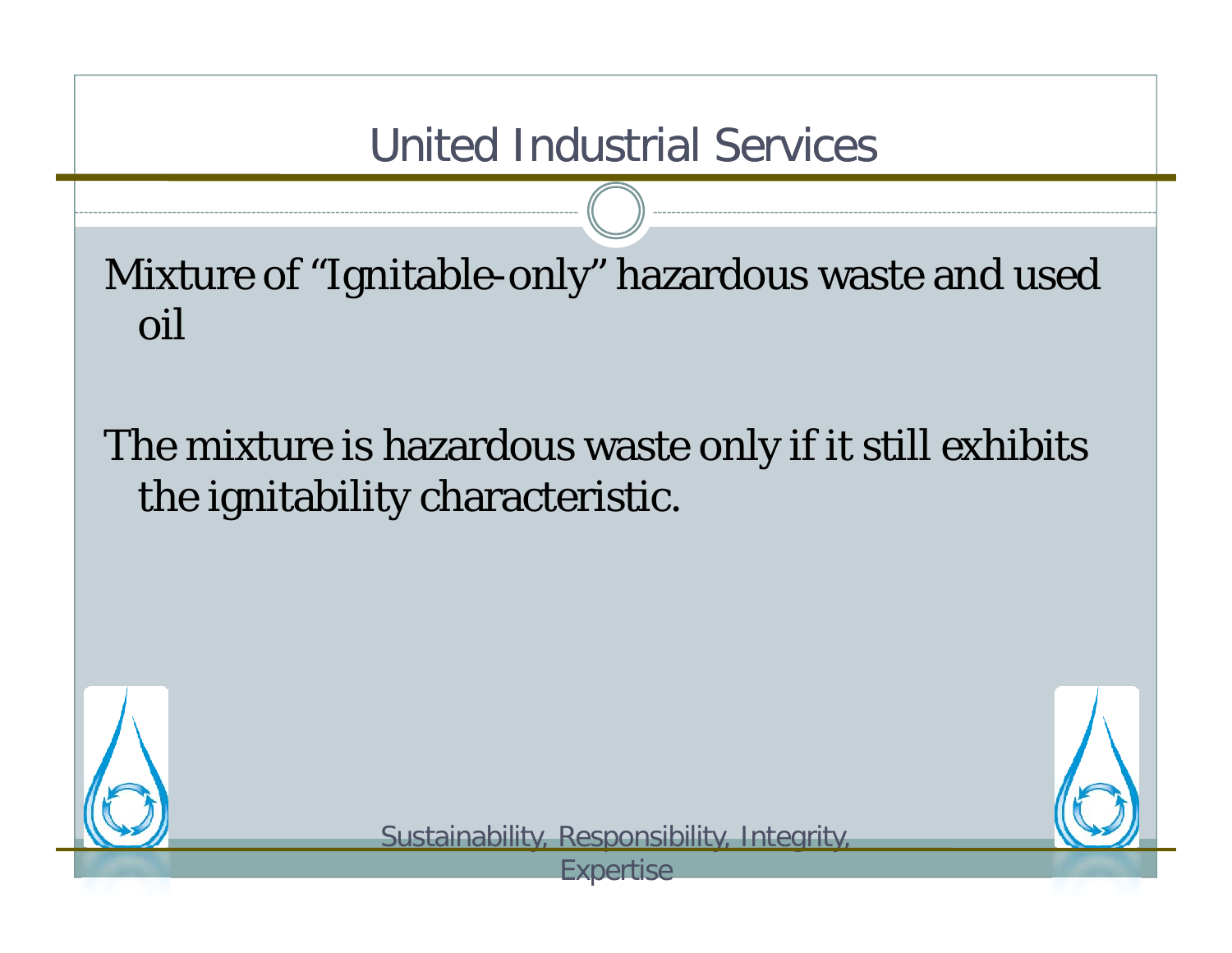Mixtures of Hazardous Waste from CES QGs and Used Oil

USEPA says it's used oil

CTDEP says it's hazardous waste



Sustainability, Responsibility, Integrity,

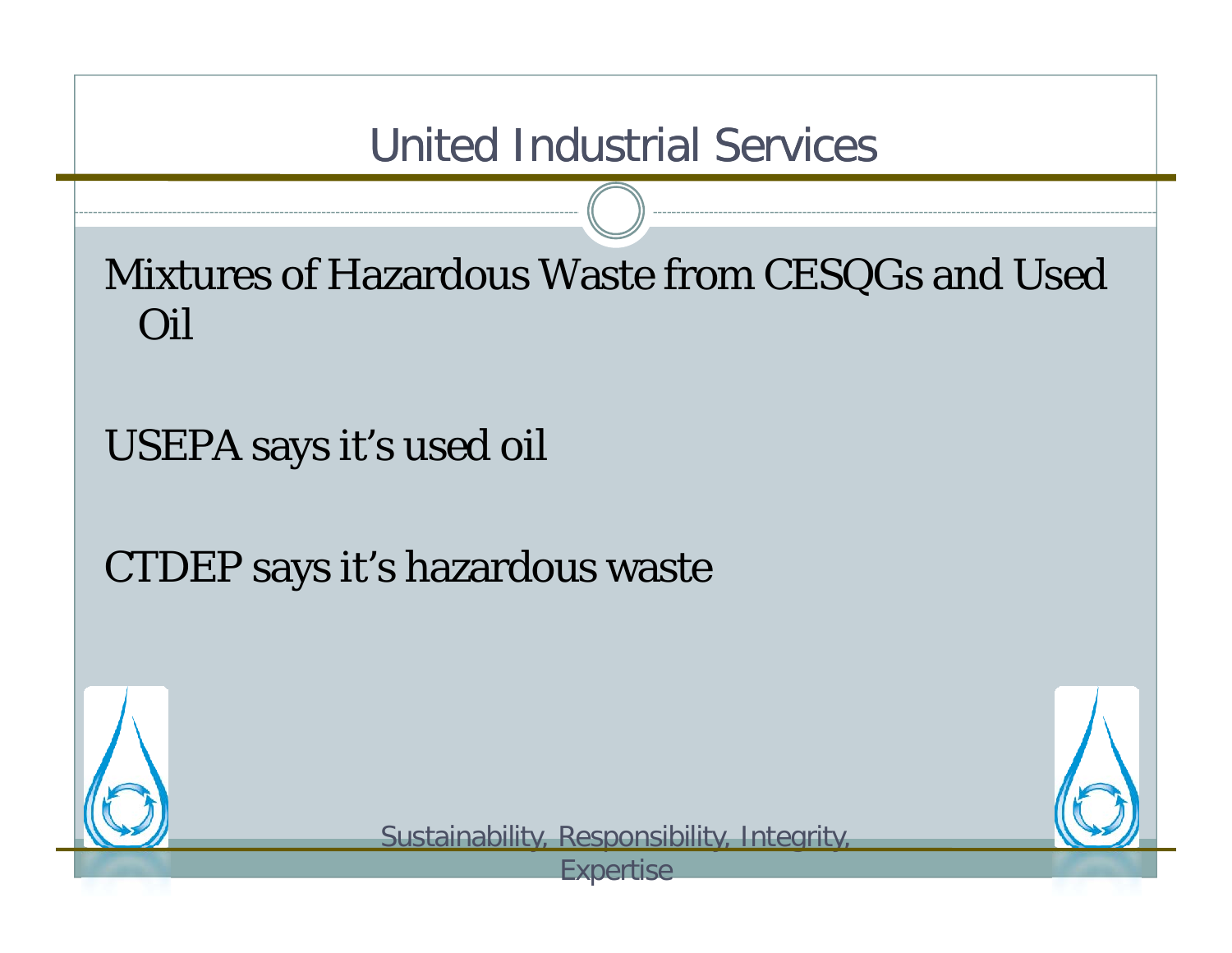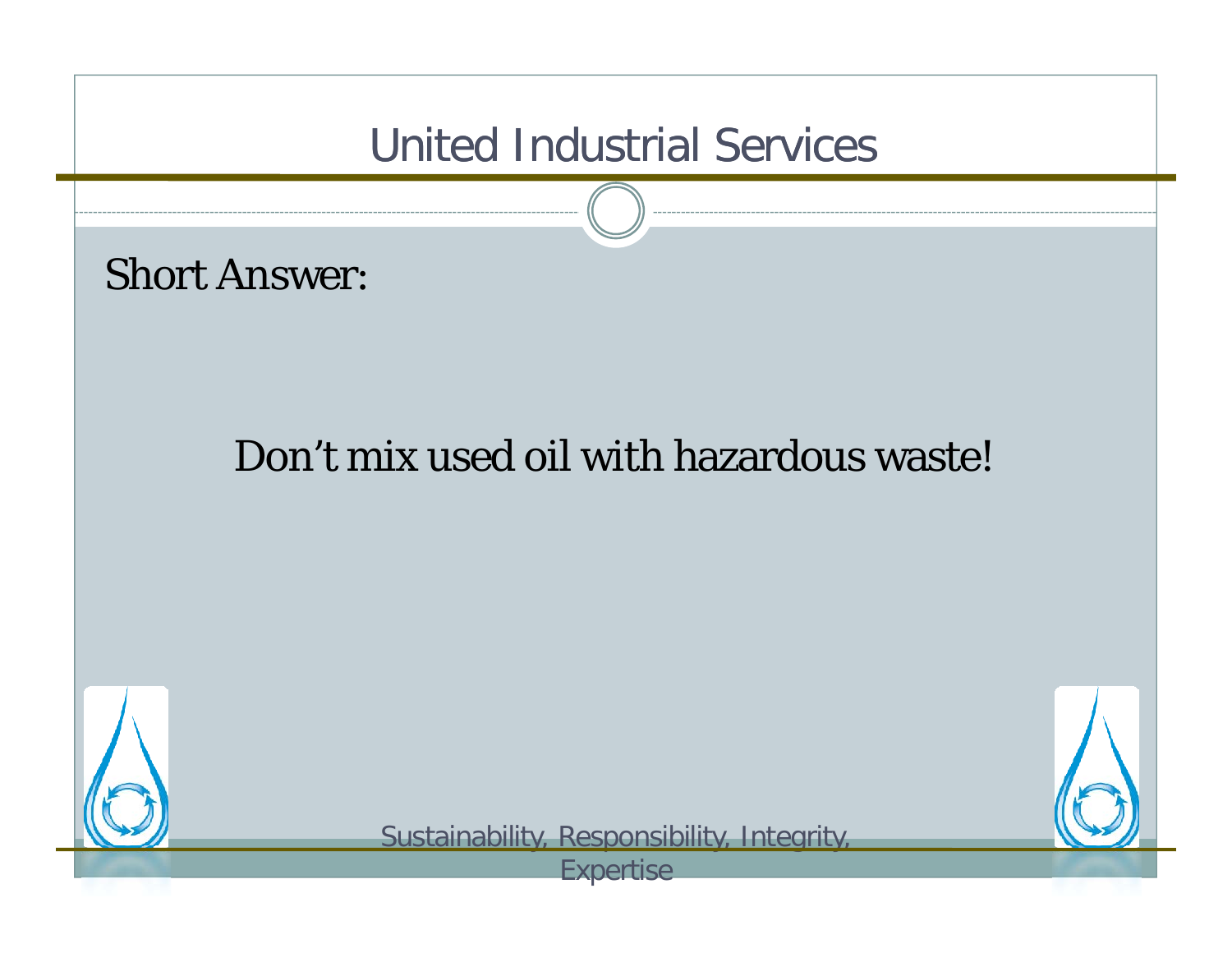Materials containin g or contaminated with used oil.

# If the used oil has been drained and there is no si gn of free flowing oil – the "material" is not used oil.



Sustainability, Responsibility, Integrity,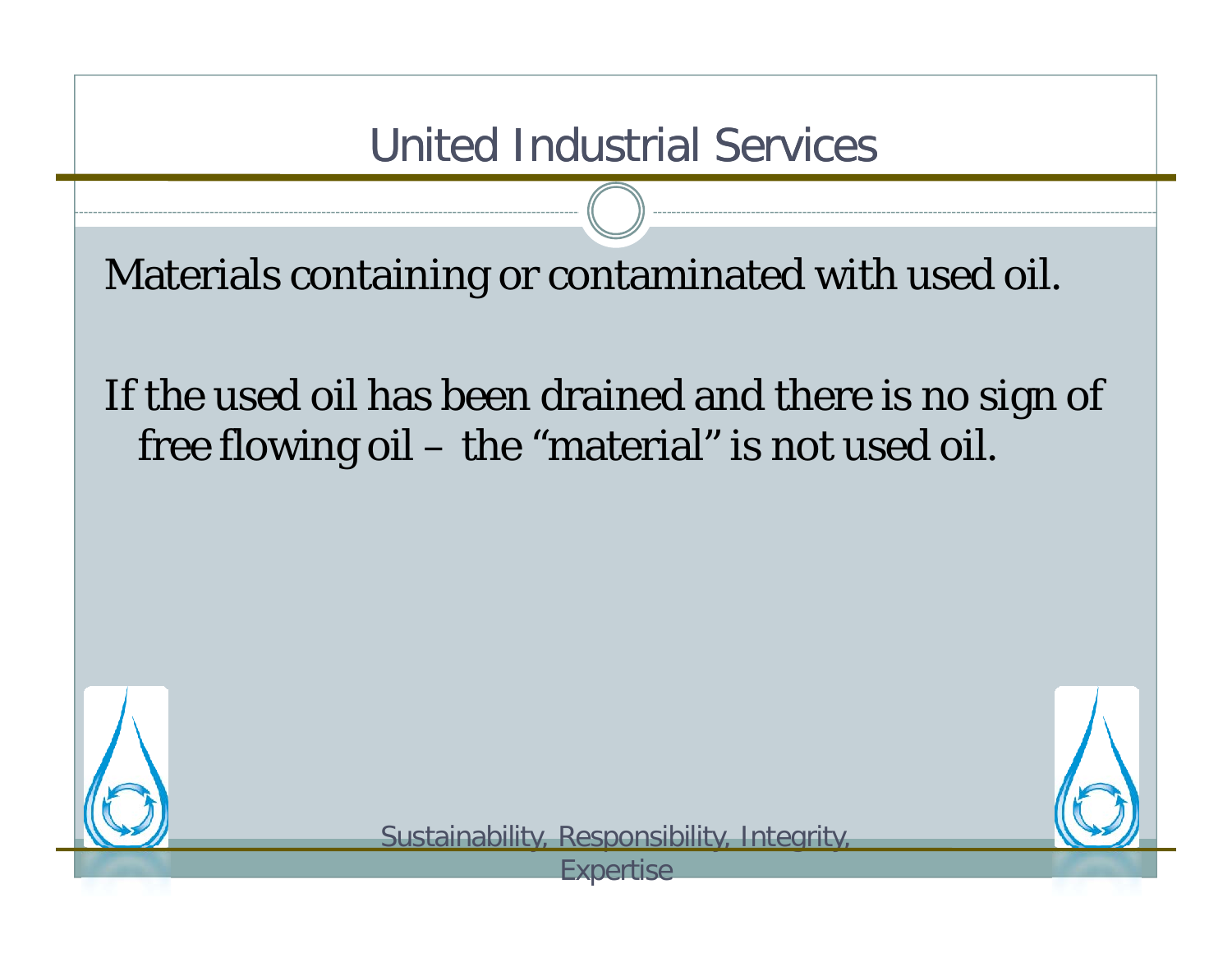Materials containin g or contaminated with used oil.

There was much rejoicing until you realize that the material is now probably a normal solid waste and you have to do your hazardous waste determination.



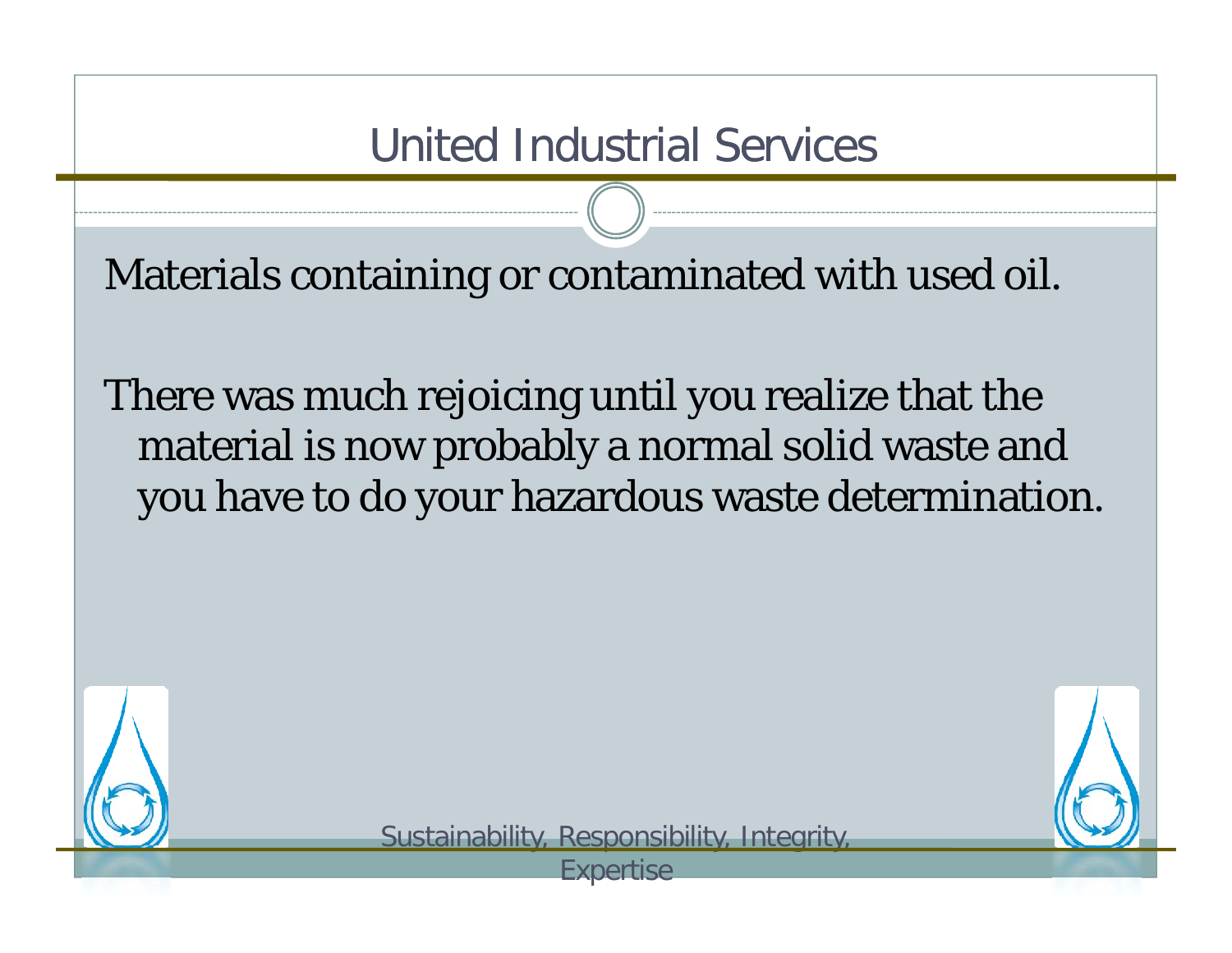Materials containin g or contaminated with used oil.

Materials going for energy recovery are considered used oil; and

Oil recovered from materials is used oil



Sustainability, Responsibility, Integrity,

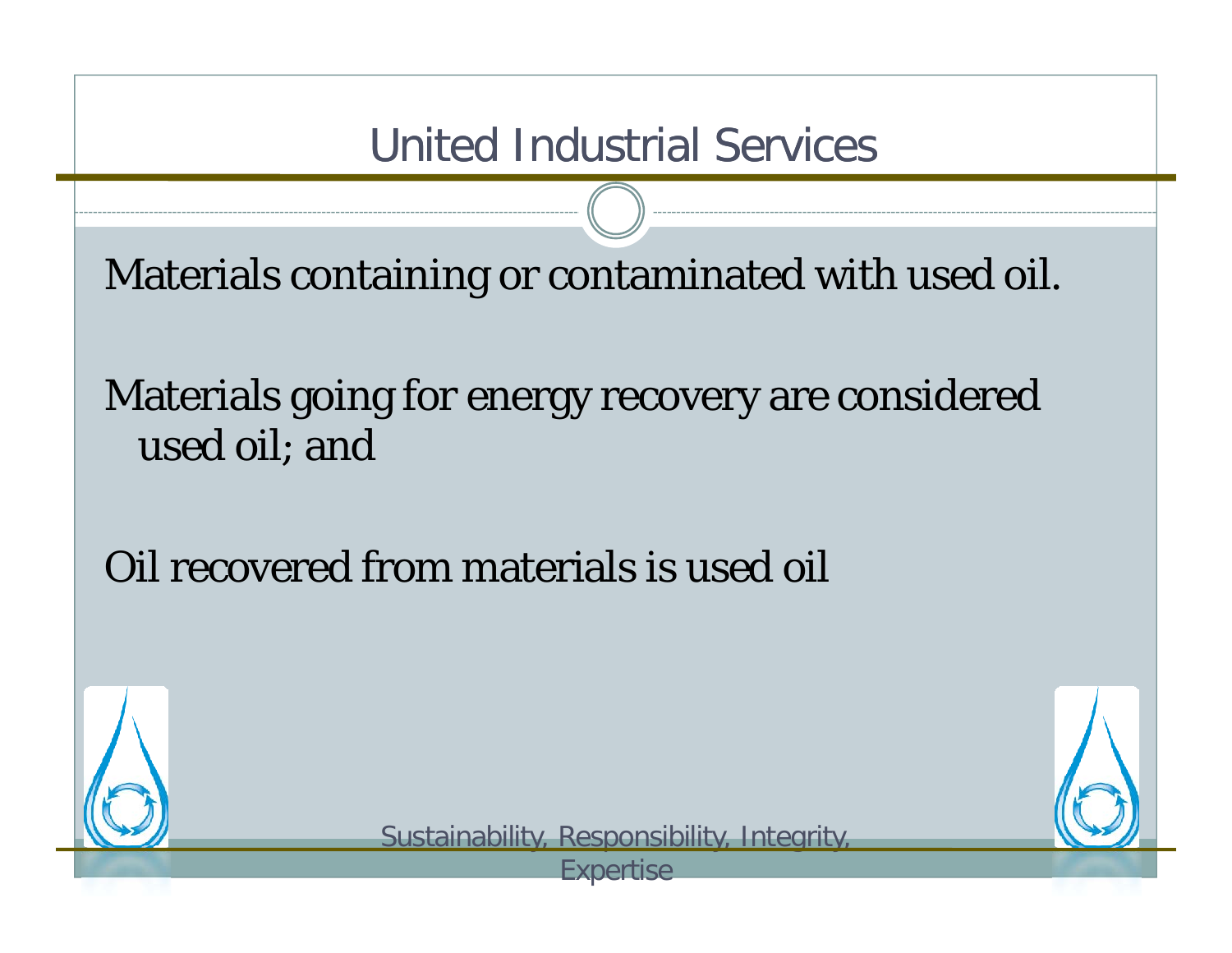Special note: Used oil in CT that goes for energy recovery must have 5,000 BTU/lb when burned.

Some "materials" may not meet this requirement and would be classified as solid waste.



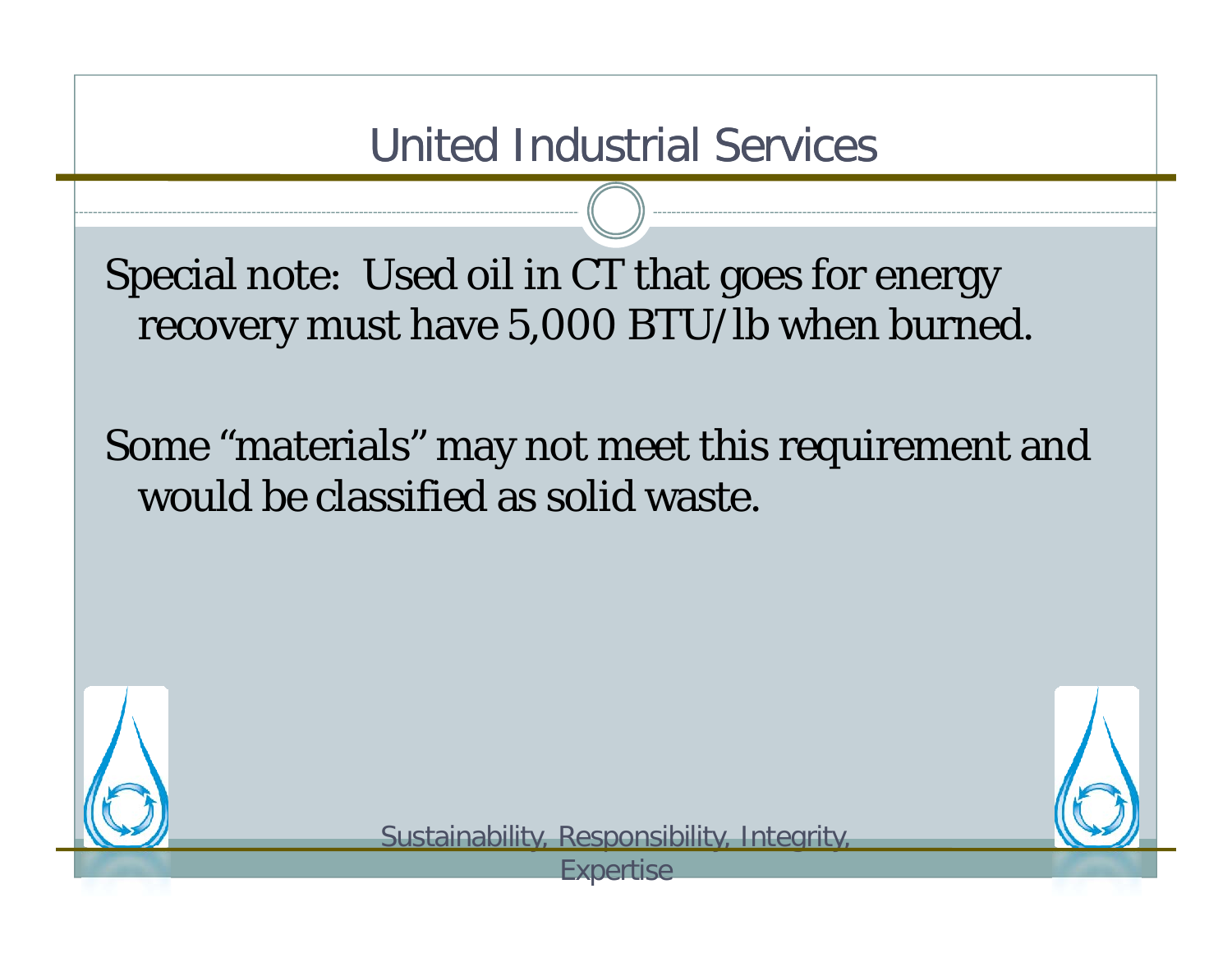Used Oil Determination

You need to perform a used oil determination, which is similar to a hazardous waste determination.

The key parameters are PCBs and Total Halogens



Sustainability, Responsibility, Integrity,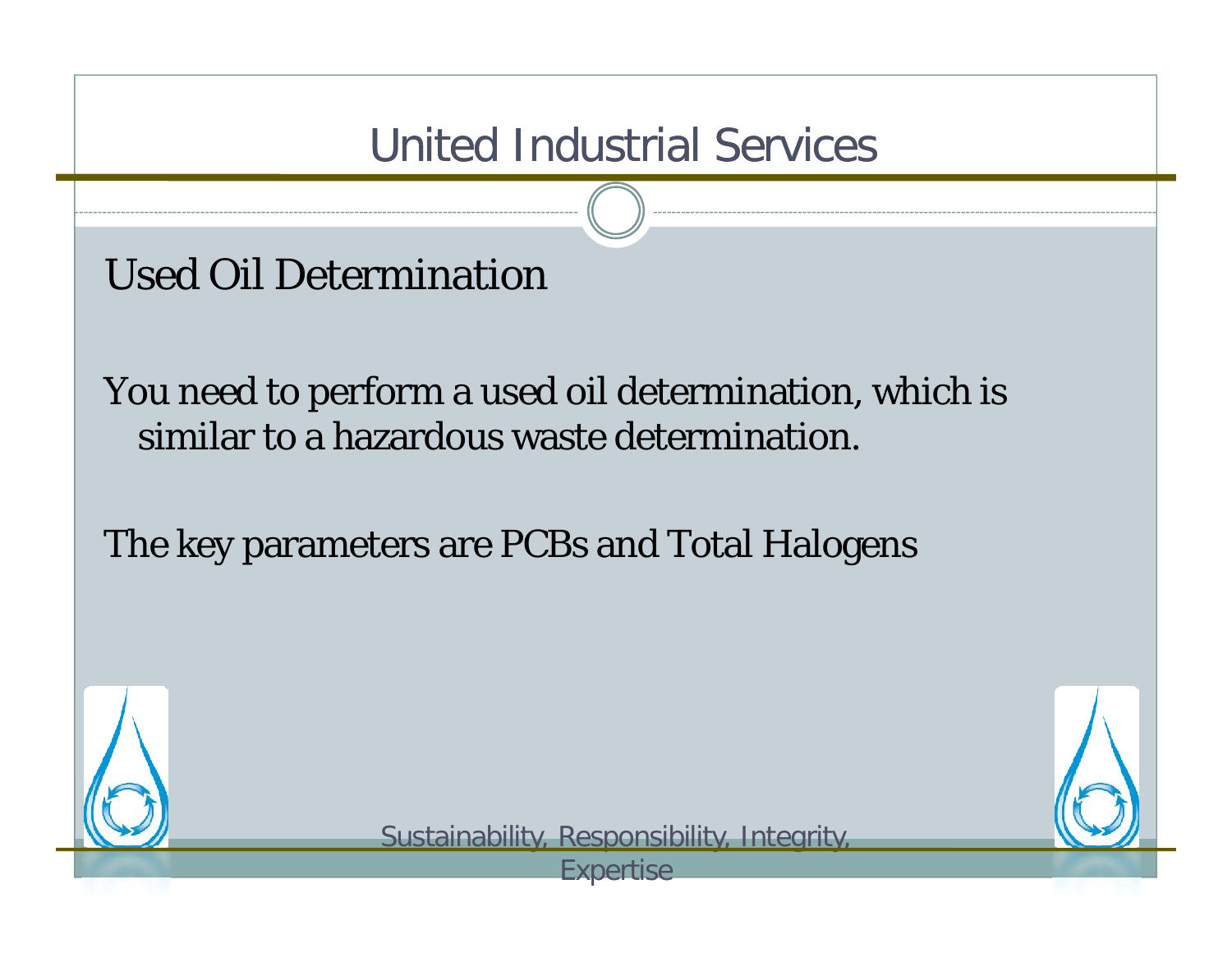Polychlorinated Biphenyls

Regulated under TSCA, even if the concentration is less than 50 ppm.

Used oil containing between 2 and 50 ppm cannot be used as fuel during start up and shutdown.



Sustainability, Responsibility, Integrity,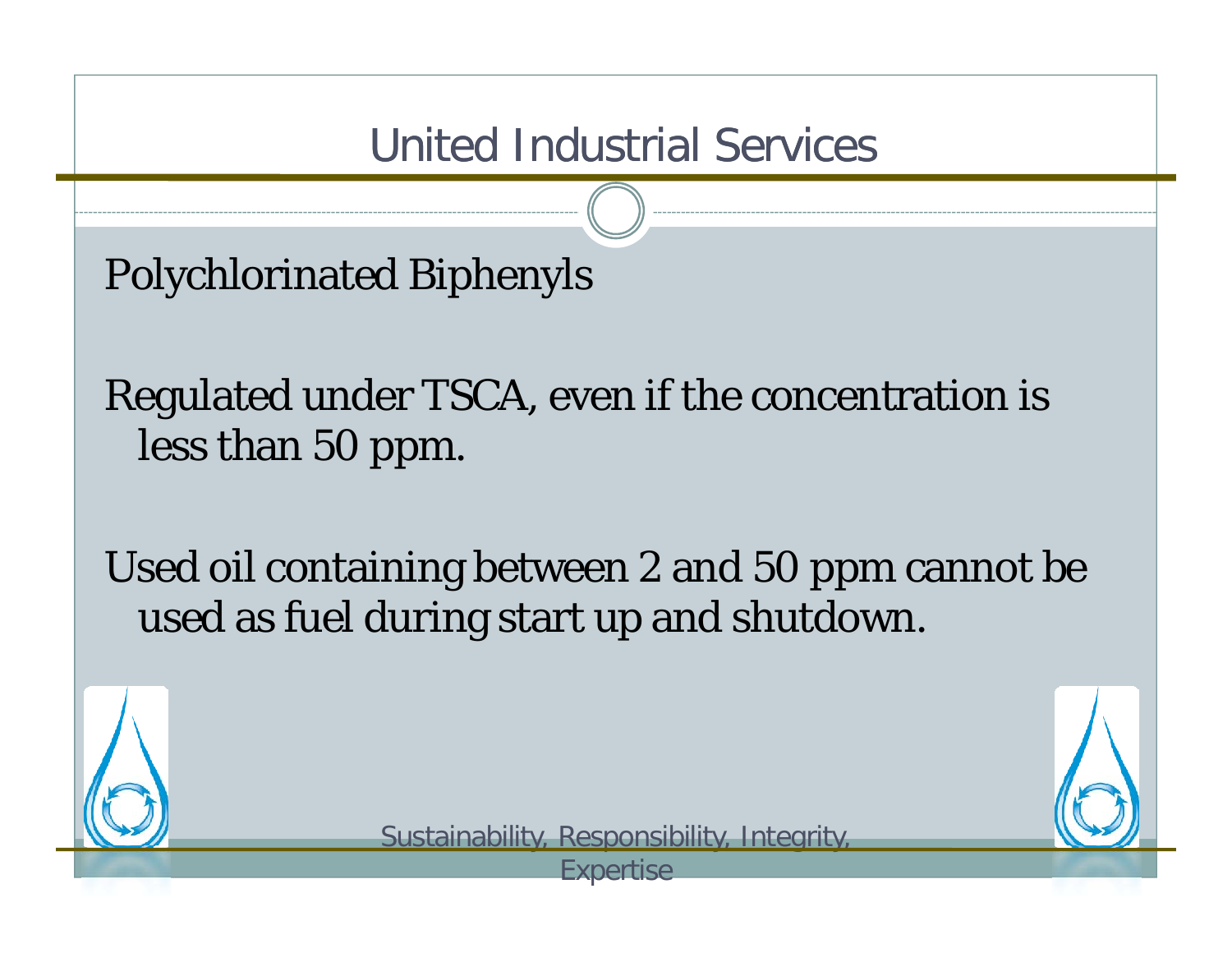Total Halo gens

The concentration of fluorine, chlorine, bromine and iodine in the used oil.

- Pop quiz: Name the fifth halogen.
- No, not Hydrogen.

Astatine

You need to use the proper analytical method for total halogens. These include SW-846 methods 9075, 9076, 9077, 5050 w/9056A or 9253, or ASTM808.

Sustainability, Responsibility, Integrity,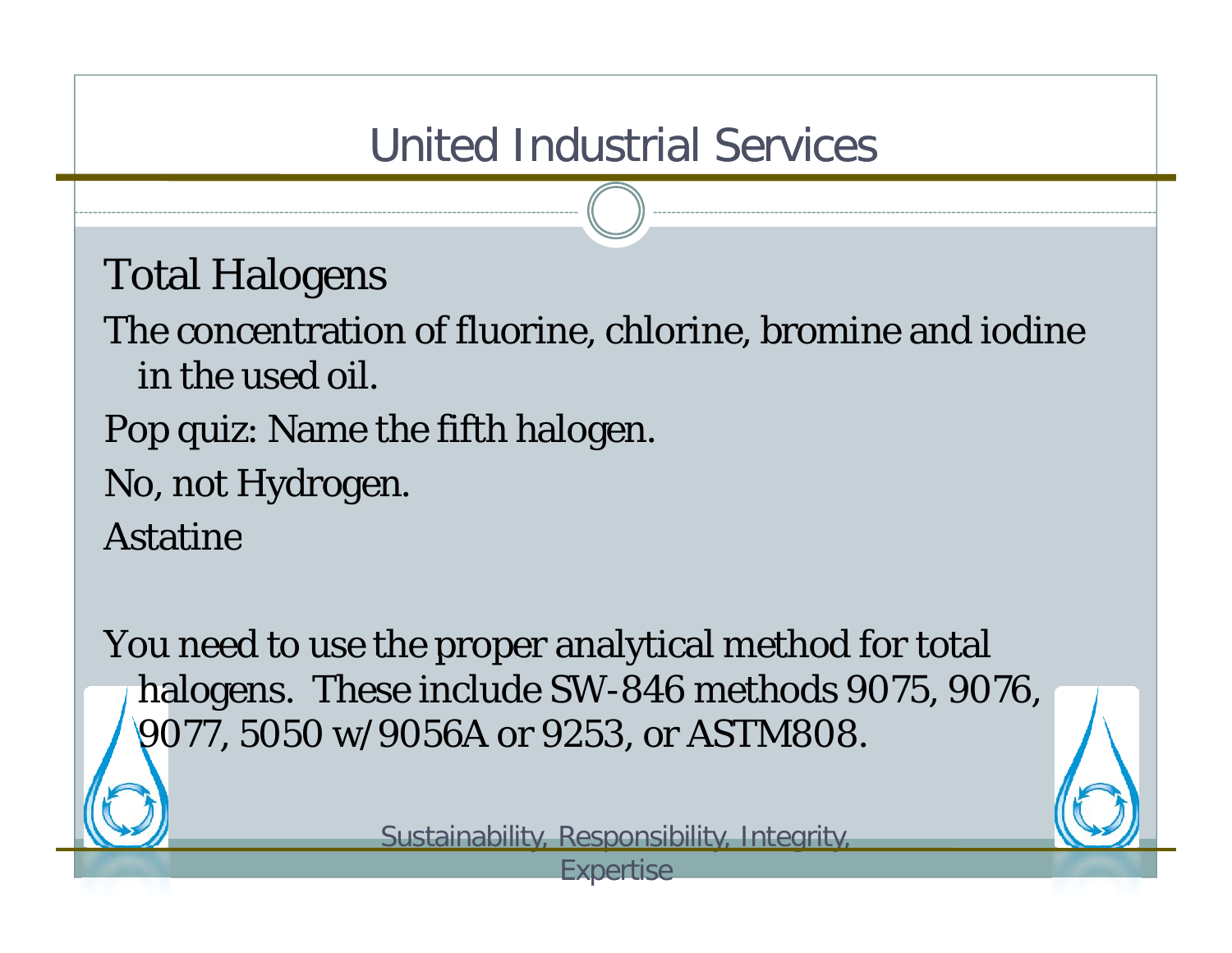Total Halo gens

You don't analyze for halogenated hydrocarbons (yet) or total organic halides.

Action levels at 1,000 and 4,000 ppm



Sustainability, Responsibility, Integrity,

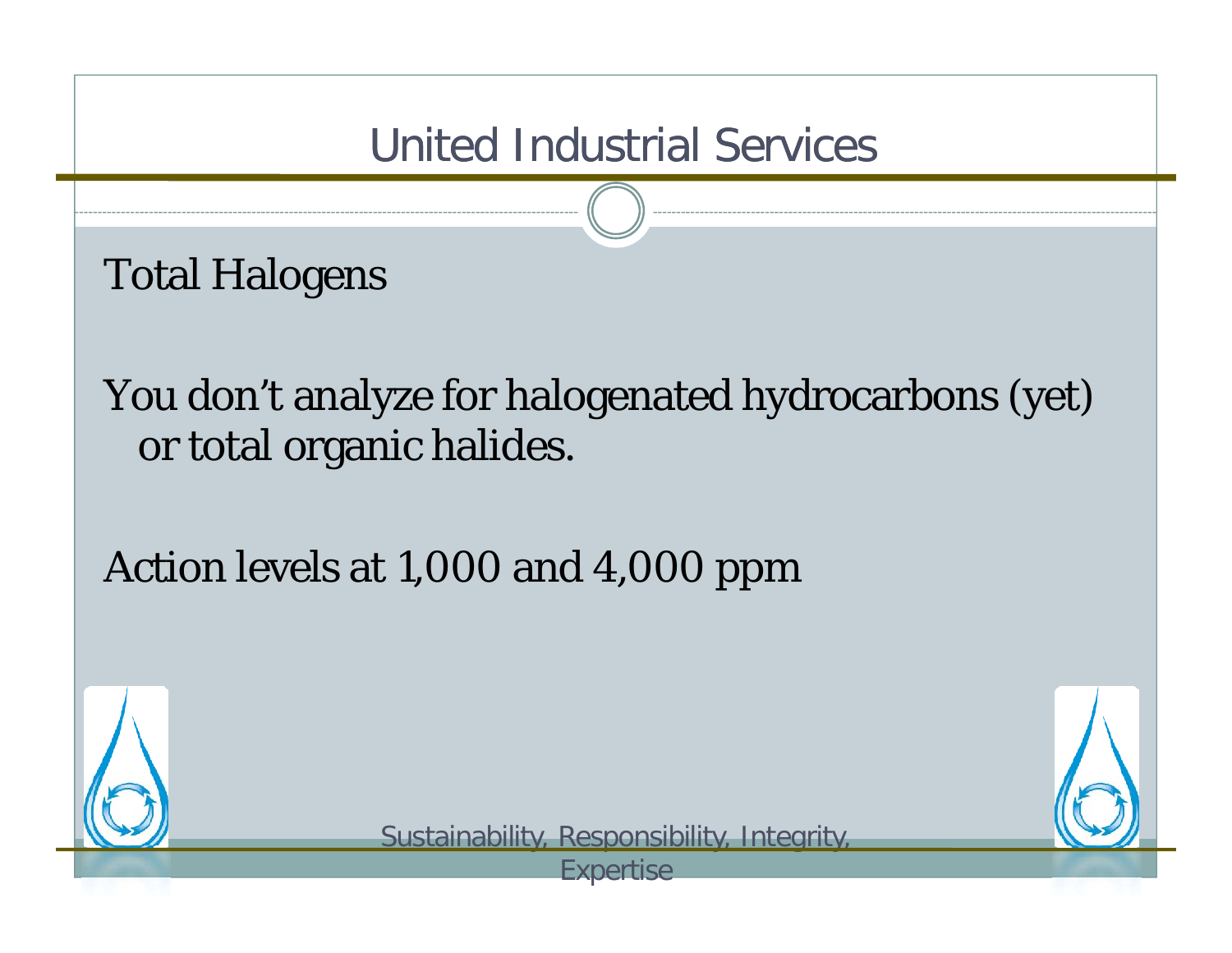# Rebuttable Presum ption

- If the total halogens are greater than 1,000 ppm, it is presumed that the oil is mixed with hazardous waste.
- You have the chance to rebut this presumption by  $\,$ demonstrating that the used oil does not contain any regulated, halogenated hydrocarbons. (Remember the "yet" on the previous slide?)

You can apply "knowledge of process" here or you can analyze the oil for the compounds listed in the regulations.



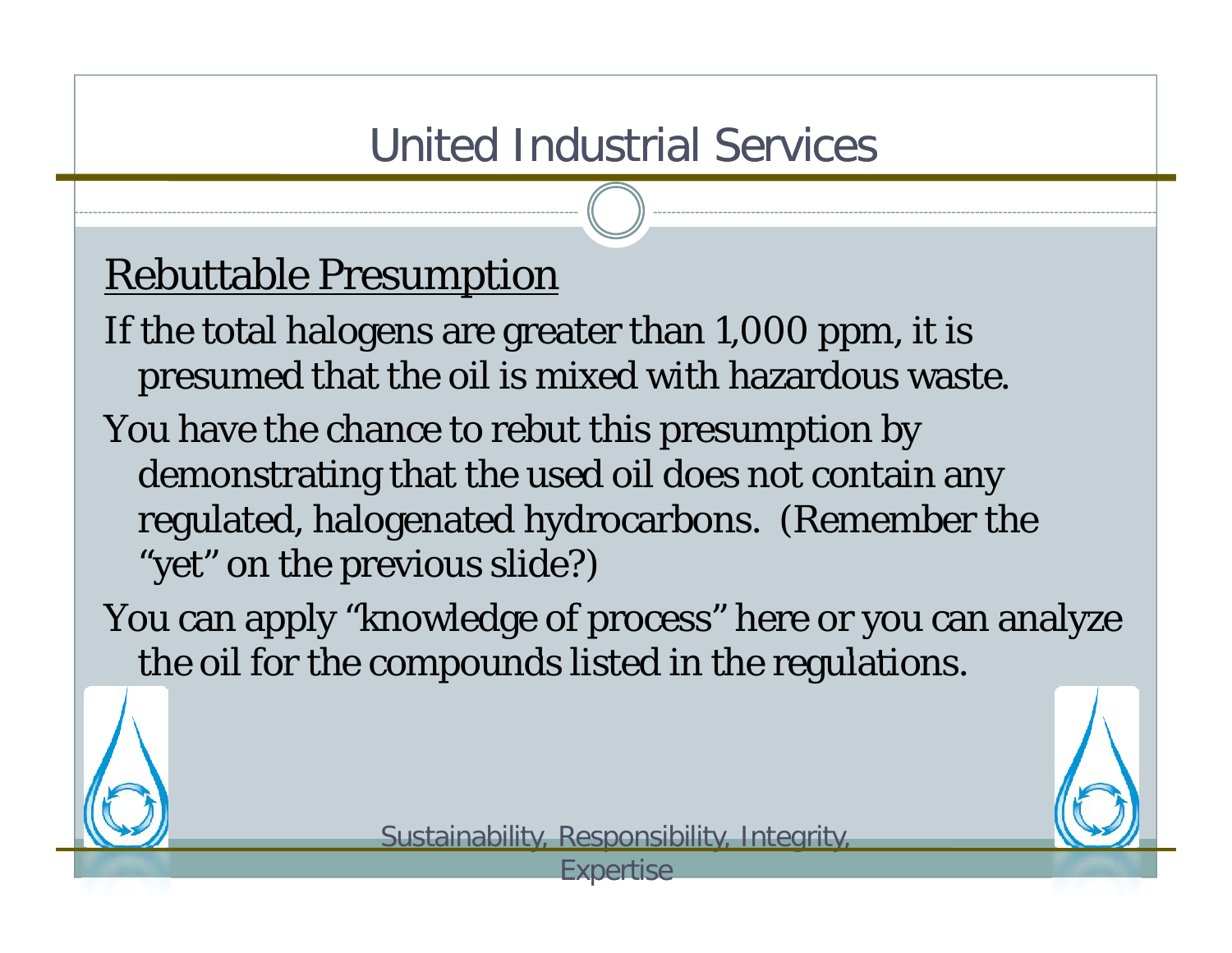### Rebuttable Presum ption

If you show that there is less than 100 ppm of each compound, you have successfully and objectively rebutted the presumption.

If not, the used oil is a hazardous waste and you should apply an F001 or F002 waste number to it.



Sustainability, Responsibility, Integrity,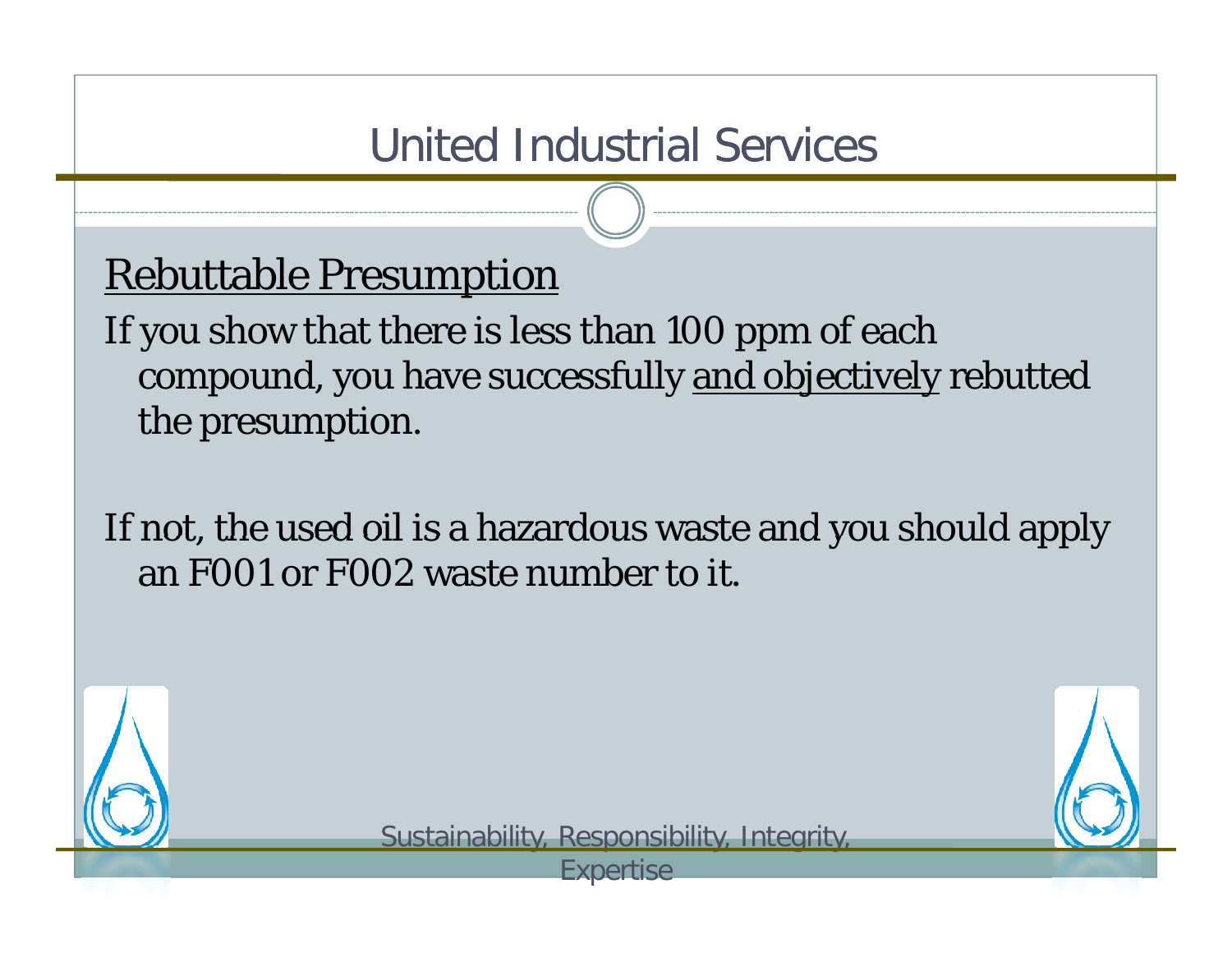S pecification vs. Off-S pecification Used Oil

All used oil is off-specification unless you *analytically* prove that it meets the specification in the regulations.

Generators are not required to do this unless they choose to also be used oil marketers.



Sustainability, Responsibility, Integrity,

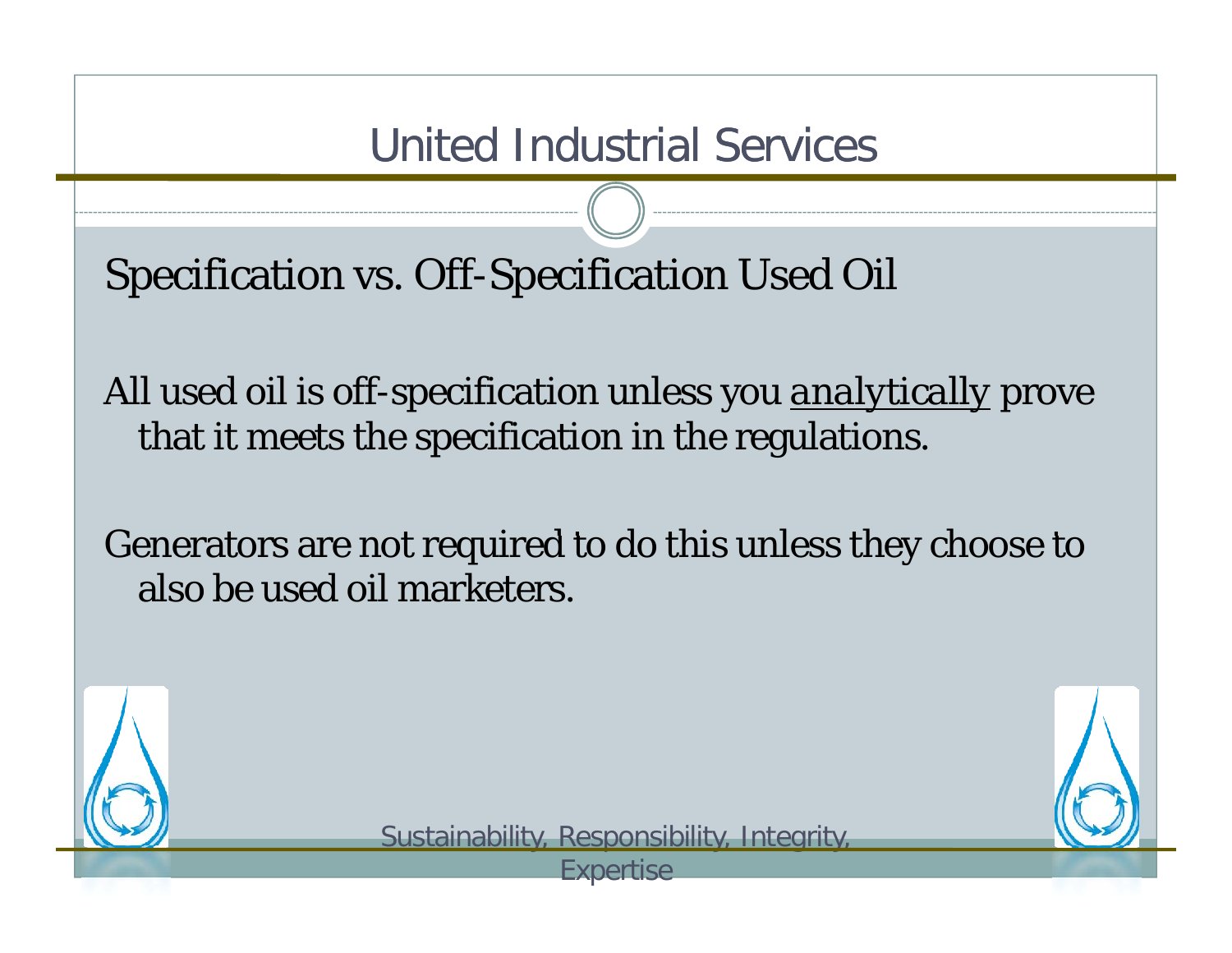| <b>Used Oil Specification</b> |               |
|-------------------------------|---------------|
| Arsenic                       | $< 5$ ppm     |
| Cadmium                       | $< 2$ ppm     |
| Chromium                      | $< 10$ ppm    |
| Lead                          | $< 100$ ppm   |
| <b>PCBs</b>                   | $< 2$ ppm     |
| Flashpoint                    | $> 100$ deg F |
| <b>Total Halogens</b>         | $<$ 4,000 ppm |



Sustainability, Responsibility, Integrity,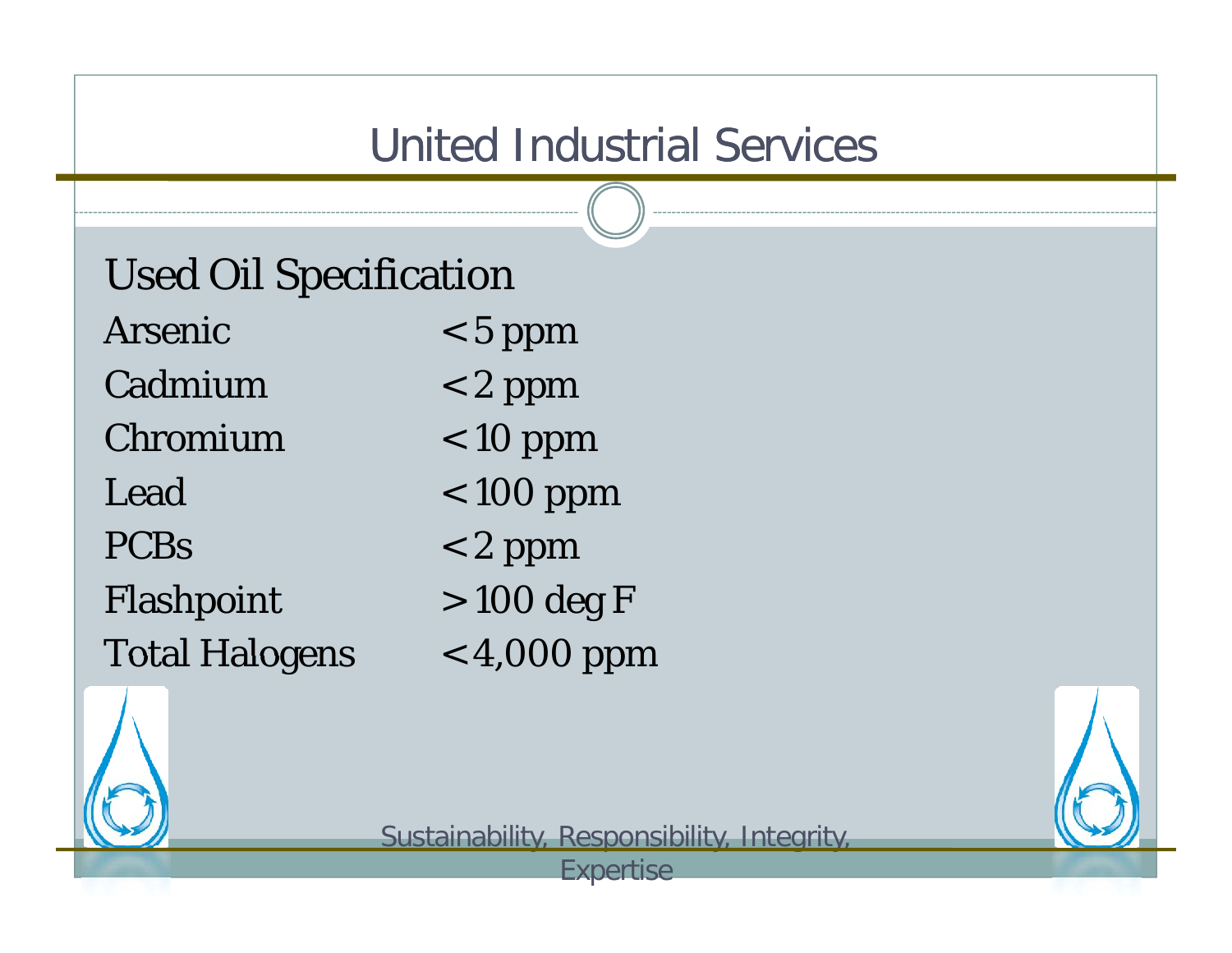Generator Re quirements

Subject to SPCC requirements Tanks and containers must be labeled "USED OIL"Cannot ship directly to burners unless they comply with marketer requirements

Must retain records for three years (CTDEP requirement) Secondary Containment (CTDEP requirement)



Sustainability, Responsibility, Integrity,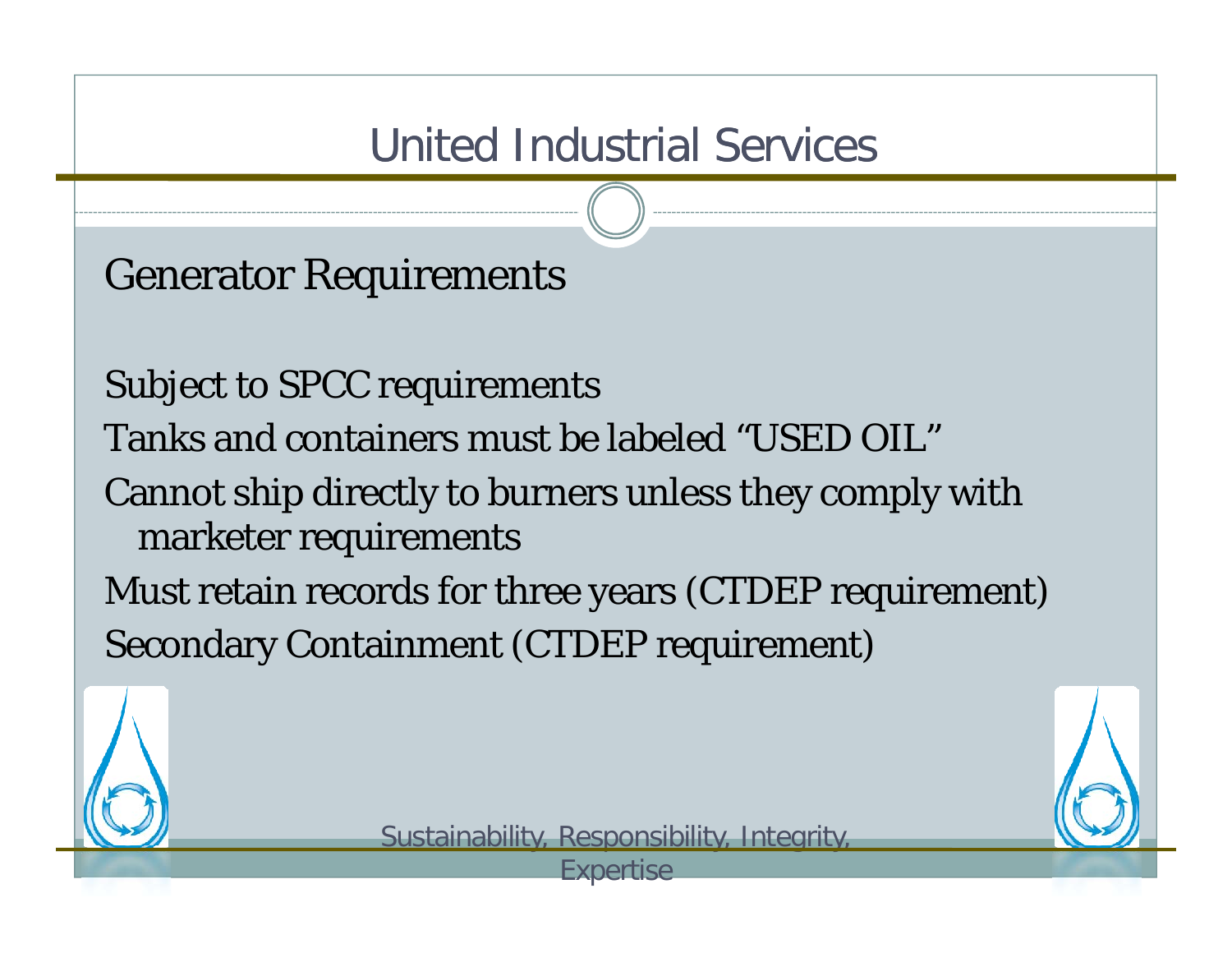#### Waste Oil

Covered under CGS 22a-454

Includes oils that have not been used

Requires a permit for those engaged in the business of collecting, storing, treating or disposing of waste oil, petroleum, chemical liquids, or hazardous wastes. Hazardous wastes are separated into RCRA hazardous wastes and Non-RCRA hazardous wastes.



Sustainability, Responsibility, Integrity,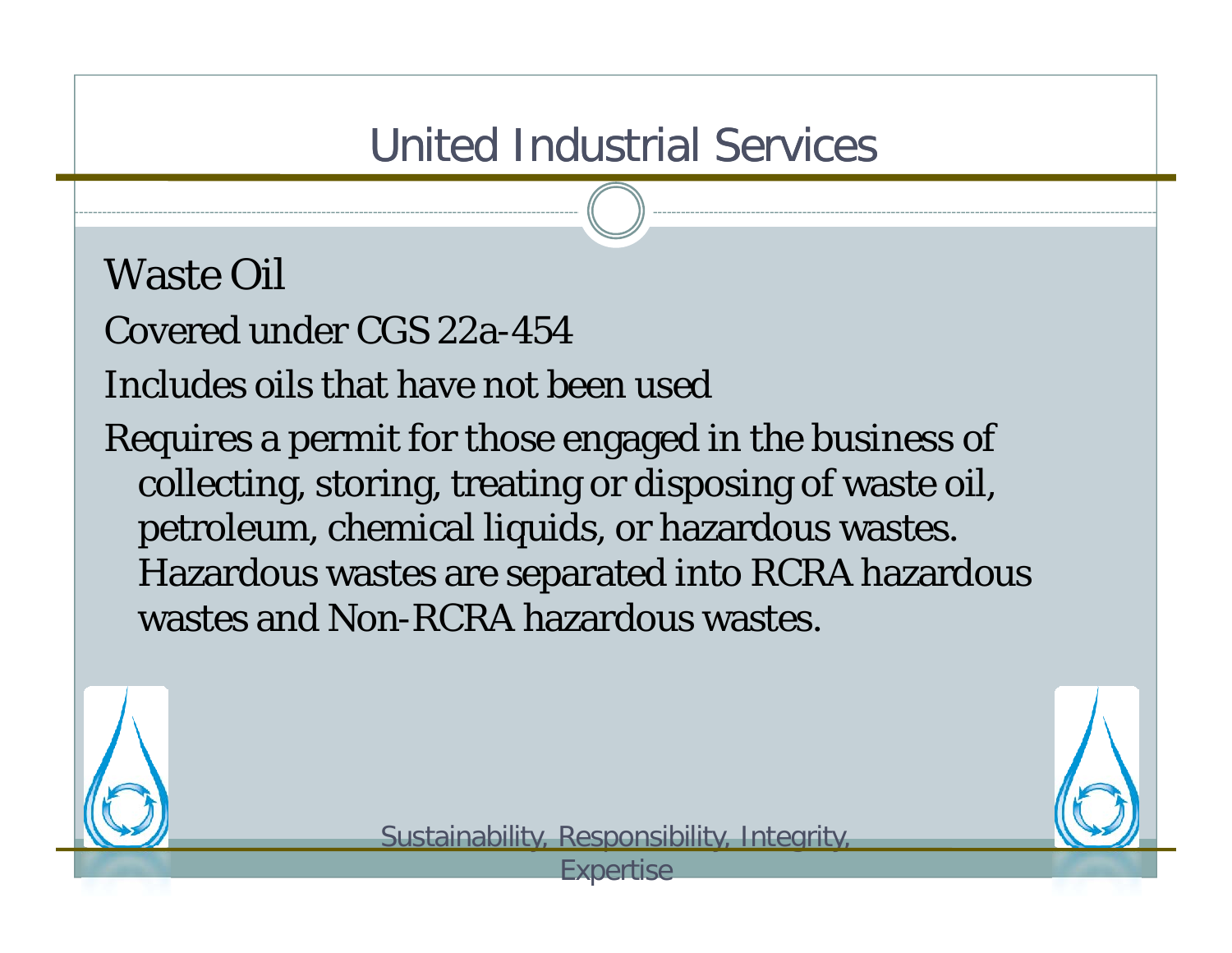#### Waste Oil Definition CGS 22a-448

"Waste oil" means oil having a flash point at or above one hundred forty degrees Fahrenheit (sixty degrees Centigrade) which is no longer suitable for the services for which it was manufactured due to the presence of impurities or a loss of original properties, including but not limited to crude oil, fuel oil, lubricating oil, kerosene, diesel fuels, cutting oil, emulsions, hydraulic oils, polychlorinated biphenyls and other halogenated oils that have been discarded as waste or are recovered from oil separators, oil spills, tank bottoms or other sources

Sustainability, Responsibility, Integrity,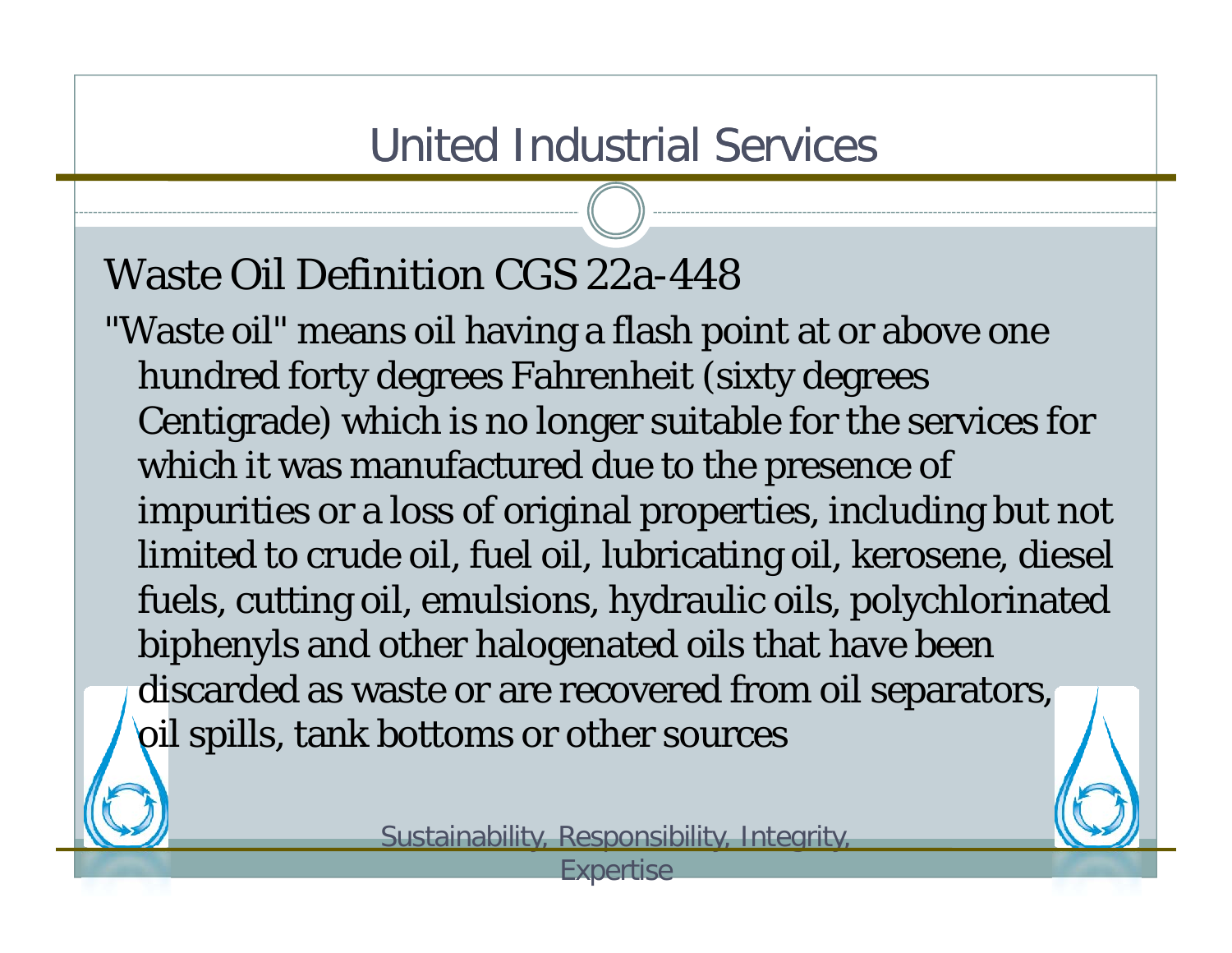CT Re gulated Wastes

CR01 PCBsCR02 Waste Oil CR03 Waste Water-Soluble Oil CR04 Waste Chemical Liquids CR05 Waste Chemical Solids



Sustainability, Responsibility, Integrity,

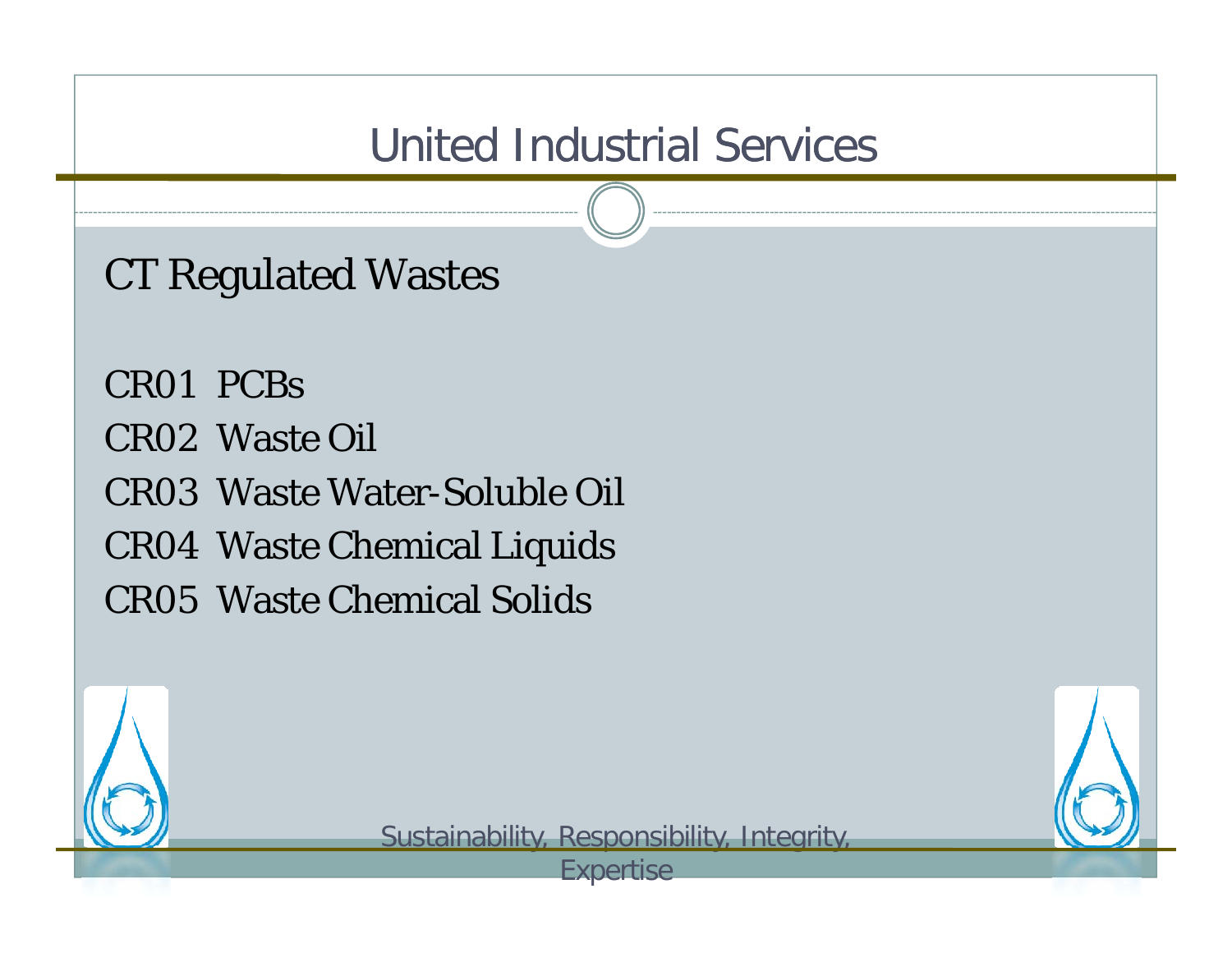Off-S pecification Commercial Chemical Products Exempted from the Definition of Solid Waste at 40 CFR  $261.2(c)(2)(ii)$ 

In particular, fuel oils that go for reclamation and are used as fuel are not solid wastes, therefore, they are not hazardous wastes



Sustainability, Responsibility, Integrity,